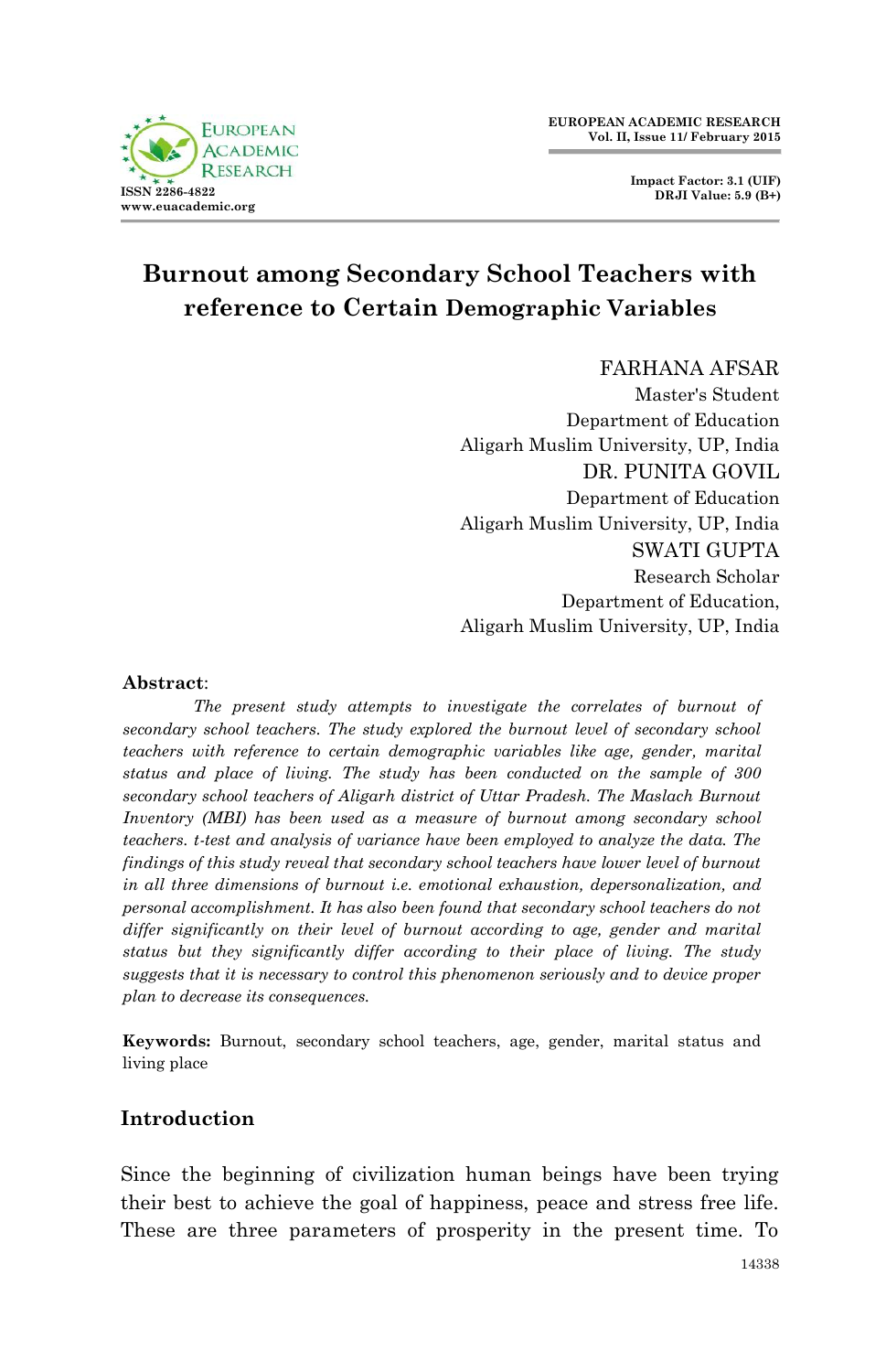achieve this goal, human beings have been striving to develop specialized knowledge and expertise in technology. The race of excelling has given birth to unending competitions and challenges in our life. More explicitly stated, one has to compete oneself and with others in the organization. Even while competing oneself, one can"t totally disregard the primary social institutions, such as the home and family, which have been nurtured over the years by human civilizations and valued deeply by the individual. We may subscribe to this view to a lesser or greater degree or we may totally disregard the prevailing dilemma, but we would be forced to agree on one basic point that "modern life is pervaded with stress.

Stress in the present world is an inseparable part of one's life, irrespective of his or her social position and status. It is inevitably experienced by each one of us in different magnitude in our daily life. It is agreed that stress is necessary because without experiencing some degree of stress we would be lifeless and apathetic creatures. Stress is unavoidable and inseparable part because it is connected with the changes in one's life and increasing complexities at workplace in today"s environment across the groups. In this most competitive era and fast pace of development, its impact has increased manifolds and its adverse effects in varying degree can be observed in almost every one of us. Basically, stress refers to sensations that everyone feels and which occur in response to events and situations that everyone faces in day to day life.

Burnout is defined as a negative psychological experience that is the reactions to job- related stress. It pertains to feelings experienced by people whose jobs require repeated exposure to emotionally charged social situations. Thus, it is an occupational hazard to which all members of helping professions are exposed, including teachers. As a metaphor, "burnout points the quench of candle or a fire; if fire does not receive adequate resources, it will be quenched after a while" (Schaufiel et al 2009).

Maslach and Jackson (1986) have conceptualized "burnout as encompassing the tripartite components of emotional exhaustion, depersonalization and reduced personal accomplishment'. Emotional exhaustion is a situation in which a person gets emotionally involved, overextends him or herself and feels overwhelmed by the emotional demands imposed by other people. As a result, he wants to reduce his contact with people. Depersonalization is seen to be an "initial burnout phase" and is considered a precursor to the reduction in personal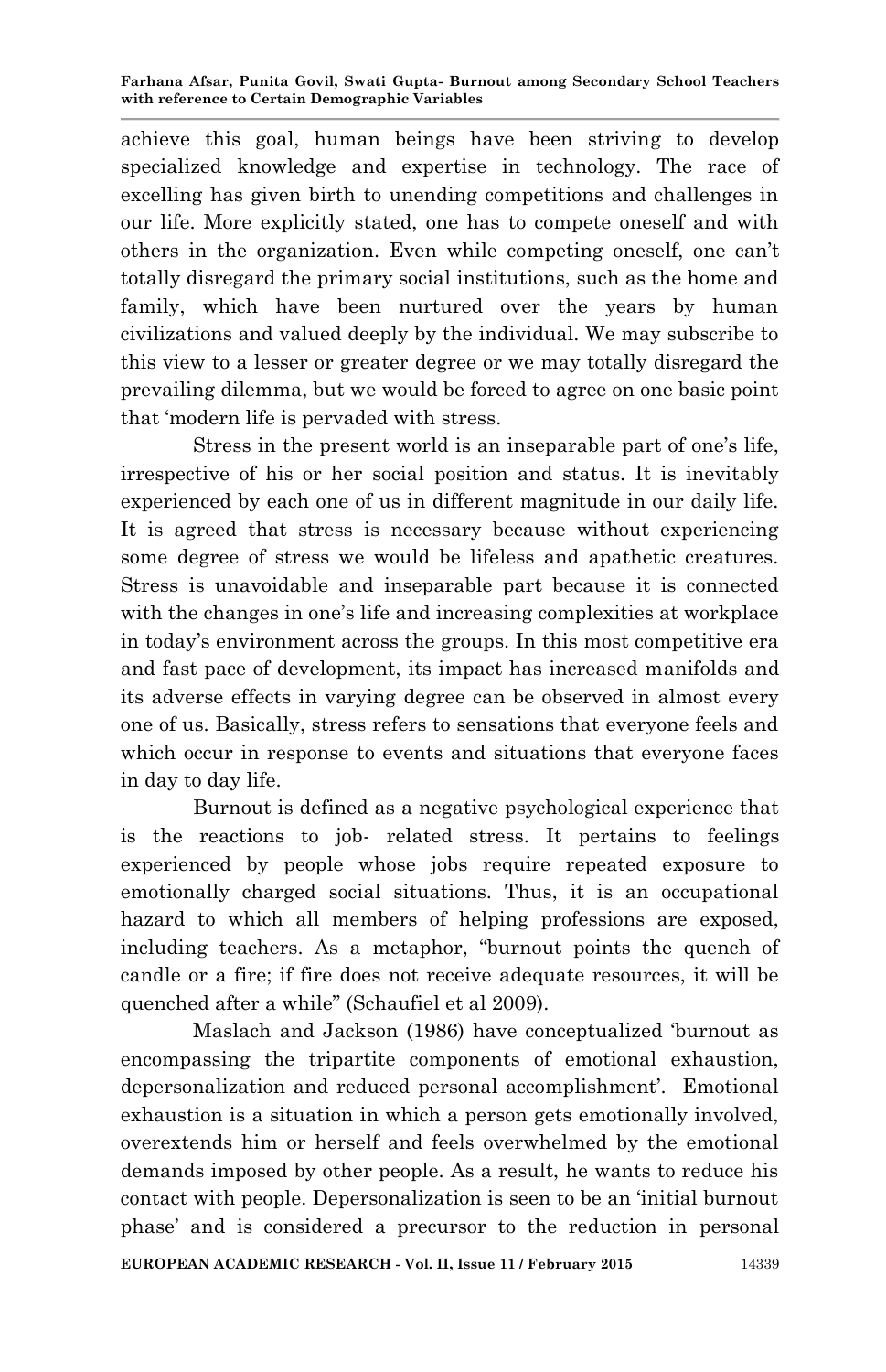accomplishment with both further generating the more advanced and the most severe conditions of emotional exhaustion. Basically, it is the state to look at individuals through rust-colored glasses or developing a poor opinion about them. The third aspect of burnout i.e. reduced personal accomplishment appears, when people begin to think that they are turning into the very type of person-cold and uncaring that nobody likes them. They start to feel a sense of inadequacy about their abilities. As a whole burnout has been associated with high absenteeism, ineffectiveness, interpersonal conflicts, lower level of productivity, lack of commitment, dissatisfaction with job, self esteem, turnover and an inability to take work seriously. It may occur among individuals who do "people work" of some kind. It is a response to the chronic emotional strain of dealing extensively with other human beings, particularly when they are troubled or having problems. Thus, it can be considered as one type of job stress.

Teaching can be considered a high-stress occupation. An education system has all the elements associated with stress such as a bureaucratic structure, continuous evaluation of its processes and outcomes, and increasingly intensive interpersonal interactions with students, parents, colleagues, principals and the community etc. In addition, increasing misconduct of students, student's apathy, overcrowded classrooms, inadequate salaries, demanding or unsupportive parents, budgetary constraints, expanding administrative loads, lack of infrastructural support, and an increasingly negative public opinion have contributed to an embittered teacher force throughout the world. This develops some time stress, frustration and negative attitude, which results into teacher burnout. Good, C. V. (1959) defines teacher burnout as physical, emotional and attitudinal exhaustion that begins with a feeling of uneasiness and mounts as the joy of teaching begins to gradually slip away.

Literature on burnout appears to support the notion that effects of burnout are associated with many problems of teachers. This phenomenon has been intensively explored by various researchers.

Singh and Billingsley (1996) found factors such as stress, burnout, work overload, and job dissatisfaction contribute to teacher attrition while factors such as, administrative support, reasonable role expectations, and decreased workplace stress contribute to teachers" intention to stay in teaching. Maslach and others (2001) tried to find out the burnout level in terms of marital status. The

**EUROPEAN ACADEMIC RESEARCH - Vol. II, Issue 11 / February 2015** 14340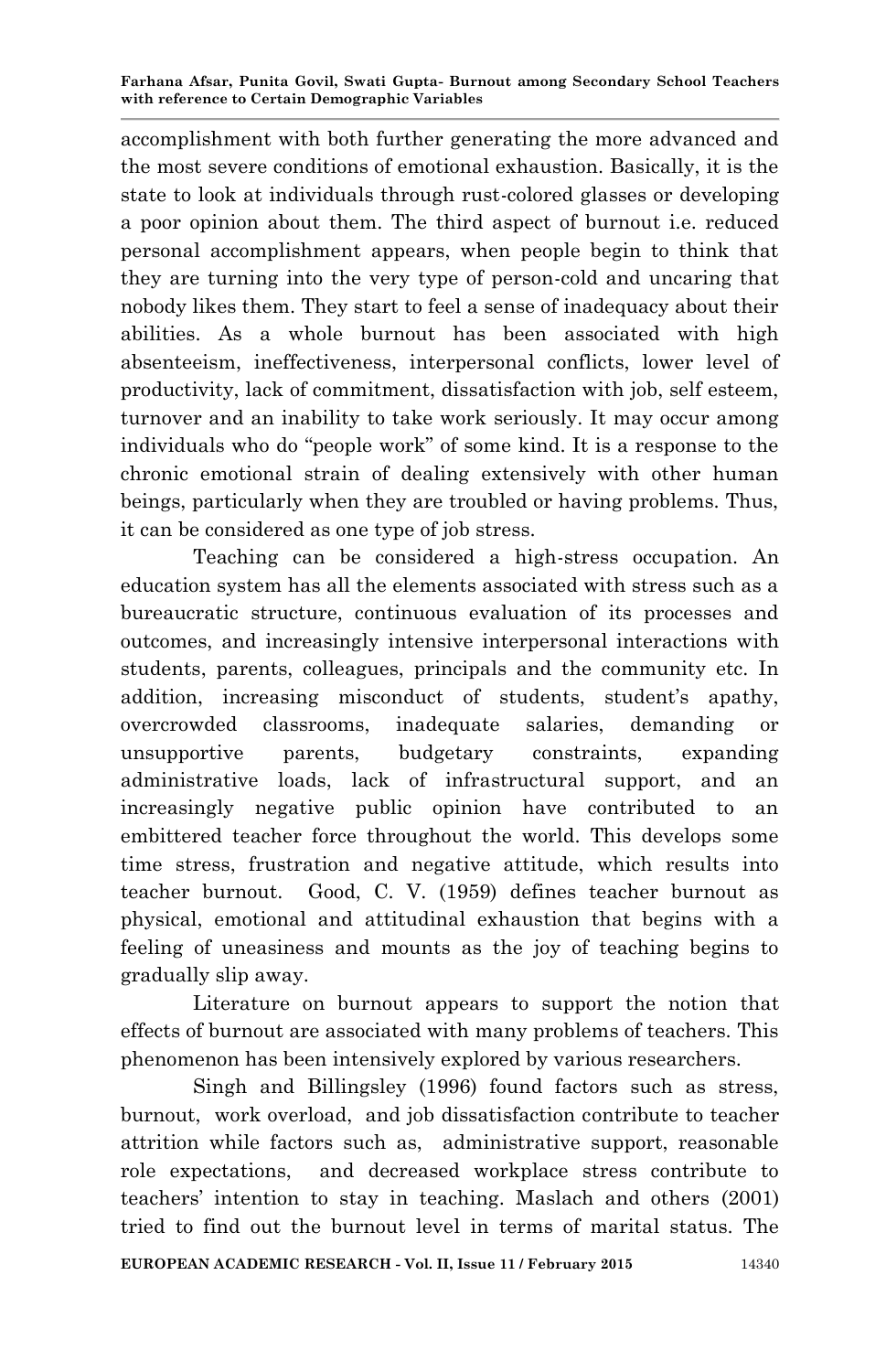findings explored that unmarried people especially men are more exposed to burnout than married individuals. It was also found that single, unmarried individuals show more features of burnout in comparison to divorcees. Dali"s (2004) study revealed that there was no significant difference between male & female primary school teachers in terms of all burnout dimensions. Ioannou and Kyriakides (2007) indicated that if teacher suffer from burnout, he would have poor interpersonal relationships with colleague and students. Teachers are the key persons in the frontline to ensure the quality of teaching to provide to the next generation.

Vercambre and others (2009) found gender differences in burnout. Their study revealed that female teachers are more prone to high emotional exhaustion and reduced personal accomplishment whereas male teachers are more susceptible to high depersonalization. Brouwers (2011) tried to explore the relationship between age and teaching profession. He carried out the study on 311 physical education teachers and found that teachers have greater risk of falling victim to burnout as they grow older. Matin and others (2012) examined relationship between demographic variables and job burnout. The study revealed that the job burnout of employees in organizations may lead to the intention to leave the job. However, the researchers did not find any relationship between demographic variables (age, place of living) and burnout.

A perusal of the studies reveals that burnout has become a common phenomenon among professionals who deal with human beings. Burnout may be regarded the endpoint of coping unsuccessfully with chronic stress. Teacher"s stress and burnout affect the lives of teachers and their families, students and their families and all of society. The present study is an attempt to find out the extent of burnout among teachers working at secondary level. The study aims at finding out whether prominent demographic variables specially age, gender, marital status and place of living affect the level of burnout among teachers.

Briefly, the present study is aimed at finding out the level of burnout among secondary school teachers in relation to their age, gender, marital status and place of living.

## **Research Methodology:**

**EUROPEAN ACADEMIC RESEARCH - Vol. II, Issue 11 / February 2015** 14341 This study has been conducted to study the level of burnout among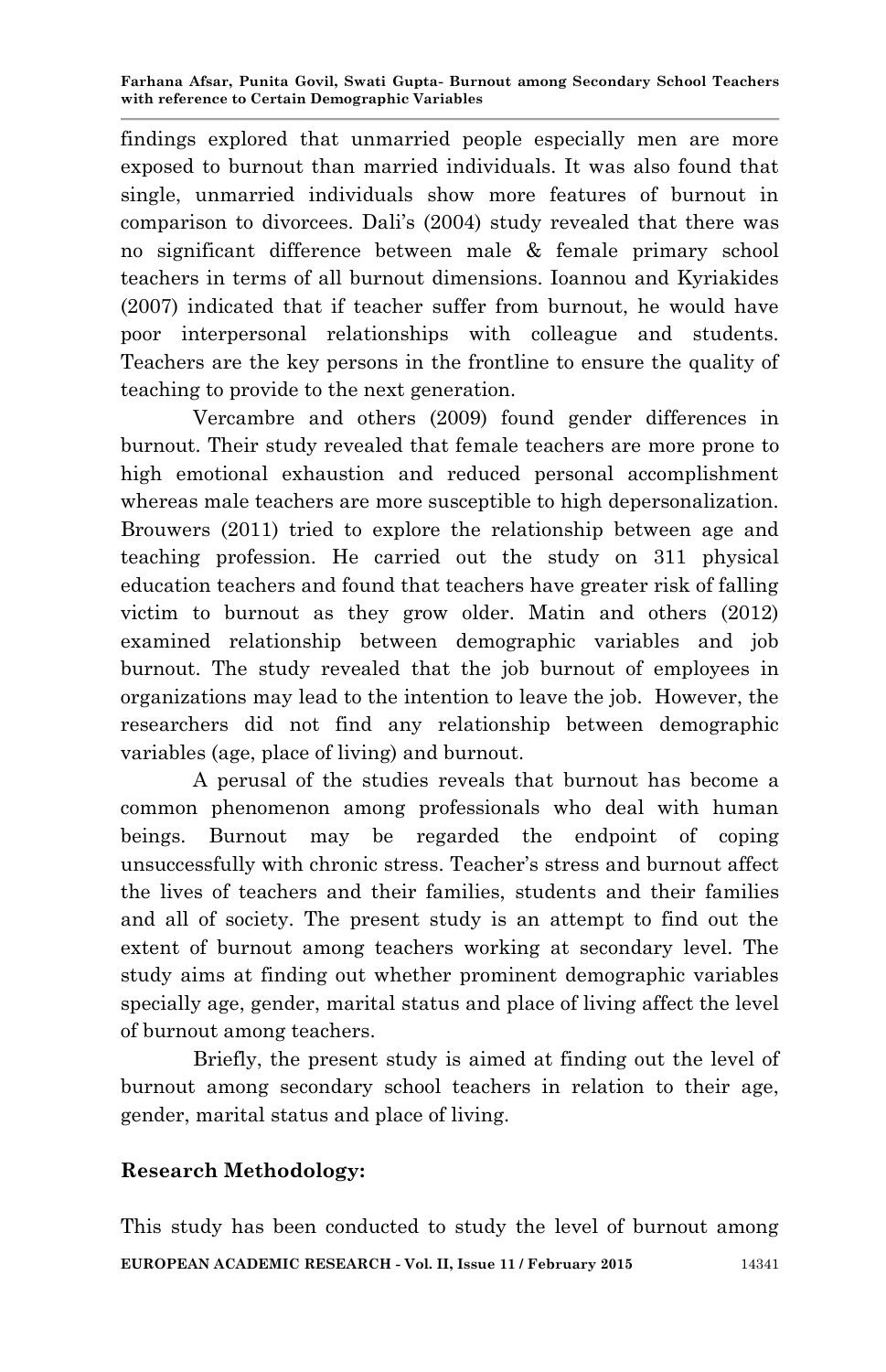teachers at the secondary level in Aligarh District of UP. The descriptive survey research method has been employed to carry out the study. The sample of the study selected through purposive stratified sampling technique comprised of 300 teachers, teaching at secondary school level. The level of burnout among secondary school teachers was measured through "Maslach Burnout Inventory" (1996). The scale contains 22 items and each item is rated on 7 point scale. The scale measures 3 dimensions of burnout i.e. emotional exhaustion, depersonalization, and personal accomplishment. The obtained data was tabulated and analyzed through SPSS 20. The following paragraphs present a detailed description and subsequent interpretation of results in accordance with the objectives.

#### **Results & Analysis:**

The following table describes the burnout level among secondary school teachers:

**Table 1:-Descriptive statistics related to the burnout level among secondary school teachers**

| Level of Burnout &<br>its dimension | N   | Mean                 | Mean<br>(scale<br>value) | Standard<br>Deviation | Standard<br>Error<br>of<br>Mean | Median | Mode |            | Sig.<br>(p value) |
|-------------------------------------|-----|----------------------|--------------------------|-----------------------|---------------------------------|--------|------|------------|-------------------|
| Emotional<br>Exhaustion             | 300 | 11.30<br>$(26.90\%)$ | 23.5<br>(55.95%)         | 6.61                  | .38                             | 11     | 12   | $-31.92**$ | .01               |
| Depersonalization                   | 300 | 6.19<br>(14.73%)     | 8.5<br>$(20.30\%)$       | 5.84                  | .33                             | 4.50   |      | $-6.86**$  | .01               |
| Personal<br>Accomplishment          | 300 | 41.96<br>(87.29%)    | 36.5<br>$(76.04\%)$      | 7.52                  | .43                             | 44     | 48   | $12.56**$  | .01               |
| TOTAL                               | 300 | 59.43<br>(45%)       |                          |                       | .69                             | 59     | 63   | -          | -                 |

\*\* significant at 0.01 level

It is clear from the table no.1 that the mean (scale value) is 23.5 (55.95%) and the mean score of the sample is 11.30 (26.90%) at the dimension of emotional exhaustion, which implies that the burnout level among teachers at secondary level is low. The standard deviation is 6.61, which means that the score can deviate from the mean by 6.61 on both positive and negative side. The standard error of mean is .38, which implies that the sample mean is deviating from the population mean by .38. Median (11) is the midpoint of the sample and mode is 12 i.e. the most reoccurring score in the sample.

At the dimension of depersonalization, the mean (scale value) is 8.5 (20.30%) and mean score is 6.19 (14.73%), which implies that burnout level among teachers at secondary level is low. The standard deviation is 5.84 and standard error of mean is .33, median is 4.50 and

**EUROPEAN ACADEMIC RESEARCH - Vol. II, Issue 11 / February 2015** 14342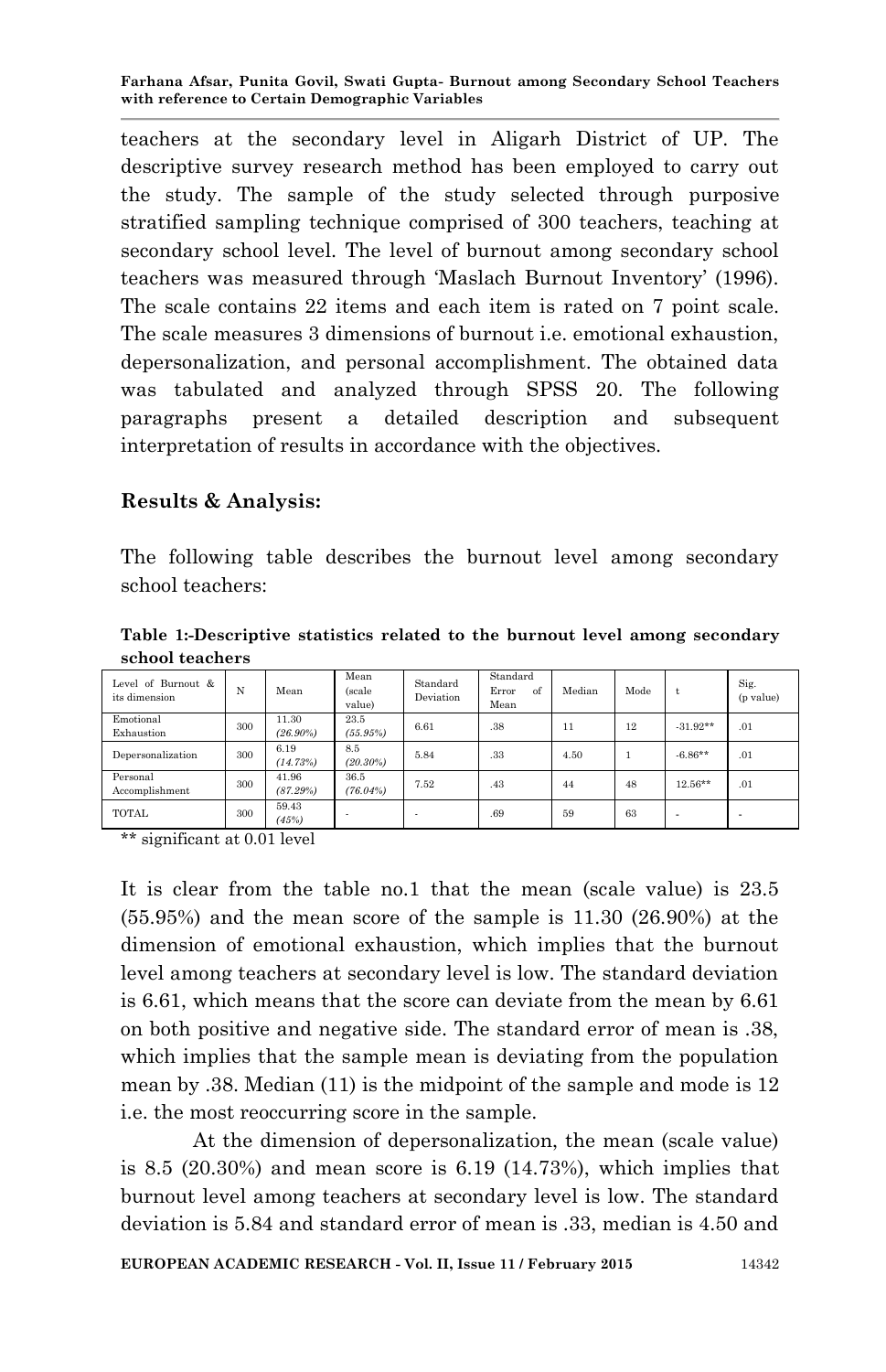mode is 1.

At the dimension of personal accomplishment, the mean (scale value) is 36.5 (76.04%) and the mean score of the sample is 41.96 (87.29%) which implies that the burnout level among teachers at secondary level is low. The standard deviation is 7.52, standard error of mean is .43 and median is 44 and mode is 48. At the total level of burnout mean is 59.43, standard error of mean is .69, median is 59, mode is 63. On an average the total level of burnout among secondary school teachers is 45%. Figure no. 1 also describes the level of burnout among secondary school teachers in accordance with the dimensions.





All the means of the sample i.e. emotional exhaustion (11.30), depersonalization (6.19) and personal accomplishment (41.96) were compared with mean (scale value), which is for emotional exhaustion (23.5), depersonalization (8.5) and personal accomplishment (36.5). For this, t-test for one sample was applied and the values reveal that the difference among the sample mean and scale mean is not by chance and actual difference exists between the two. Thus, it can be concluded that burnout level among secondary school teachers at Aligarh district is significantly low. Thus, the null hypothesis is rejected.

The following table describes level of burnout among secondary school teachers belonging to different age groups:

**Table no. 2:- Descriptive statistics related to the burnout among teachers at secondary level belonging to different age groups**

| Age      | N   | Mean | Standard<br>Deviation | Standard Error<br>of Mean | Median | Mode | <b>ANOVA</b> | Sig.<br>(p value) |
|----------|-----|------|-----------------------|---------------------------|--------|------|--------------|-------------------|
| Up to 25 | 31  | 63   | 9.66                  | 1.74                      | 63     | 63   |              |                   |
| 26-35    | 138 | 60   | 12.66                 | 1.04                      | 59     | 55   |              |                   |
| 36-45    | 82  | 58   | 12.54                 | 1.38                      | 57     | 54   | 1.257        | .278              |
| 46-60    | 48  | 58   | 12.19                 | 1.76                      | 60     | 52   |              |                   |
| $60+$    |     | 63   |                       |                           | 63     |      |              |                   |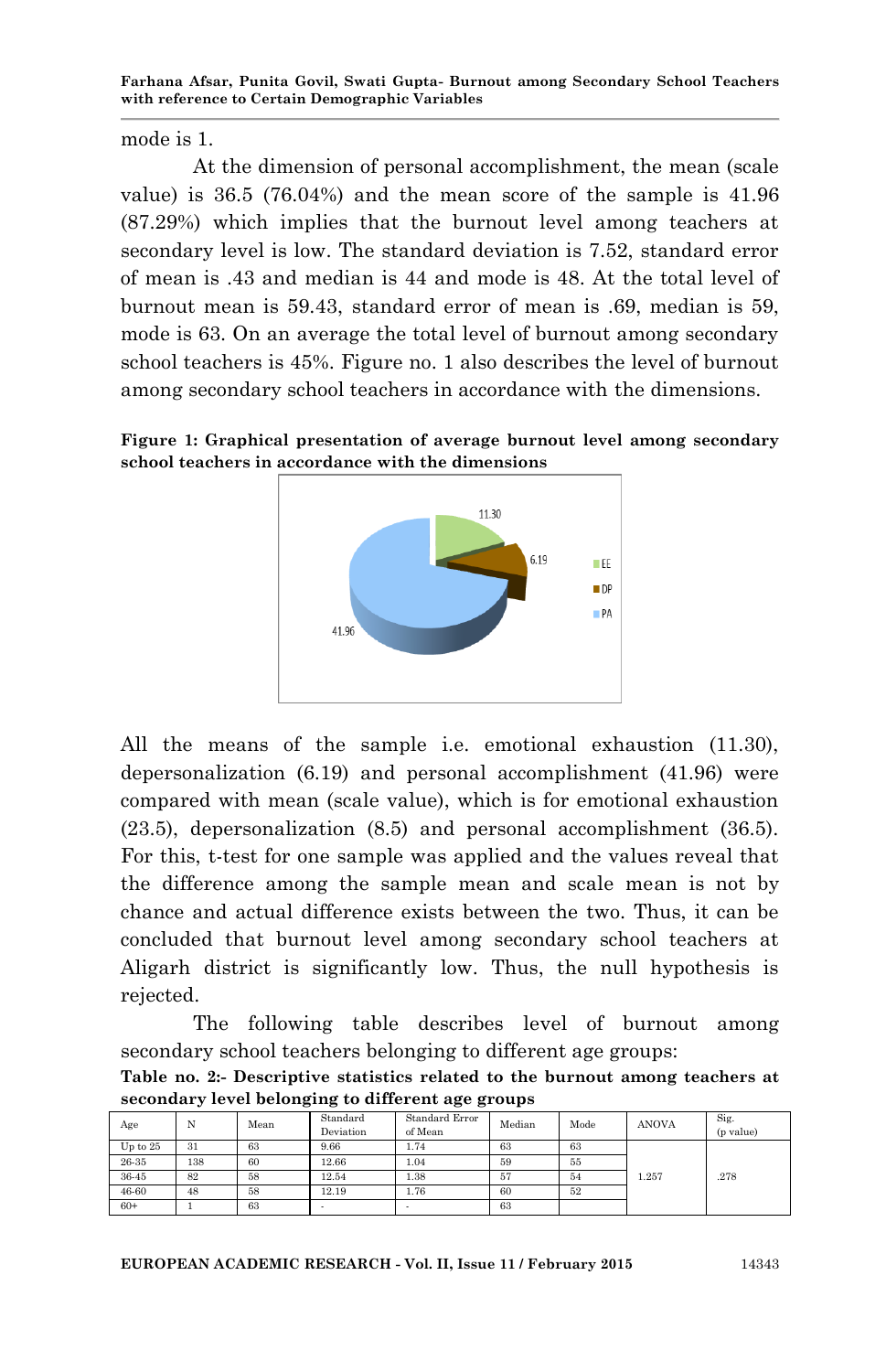The table no. 2 reveals that the mean score of secondary school teachers belonging to (up to 25) age group is 63, standard deviation is 9.66, which means that the scores can deviate from the mean by 9.66 on both positive and negative side. The standard error of mean is 1.74, which implies that the sample mean is deviating from the population mean by 1.74. Median is 63 i.e. the midpoint in the sample. Mode is 63 i.e. the most reoccurring score in the sample. At the age group (26-35) the mean score is 60, standard deviation is 12.66. The standard error of mean is 1.04, median is 59 and mode is 55. At the age group (36-45) the mean score is 58, standard deviation is 12.54. The standard error of mean is 1.38, median is 57 and mode is 54. At the age group (46-60) the mean score is 58, standard deviation is 12.19. The standard error of mean is 1.76, median is 60 and mode is 52. At the age of 60 the mean and median both are 63. Figure no. 2 also describes the burnout level among secondary school teachers belonging to different age groups.

**Figure no. 2: Average burnout level of secondary school teachers belonging to different age groups**



However the f-test was applied and it was found that the difference among mean scores is not significant (p value>0.05). It also can be concluded that the teachers at secondary level belonging to different age groups do not differ significantly on their level of burnout. Thus, the null hypothesis is accepted.

The following table presents level of burnout among secondary school teachers in reference to gender:

**Table 3:- Descriptive statistics related to the burnout level of male and female teachers at secondary level**

| Gender | N   | Mean | Standard<br>Deviation | Standard<br>Error of Mean | Median | Mode |          | Sig.<br>(p value) |
|--------|-----|------|-----------------------|---------------------------|--------|------|----------|-------------------|
| Male   | 96  | 58   | 13.27                 | 1.35                      | 58     | 63   | $-1.840$ | .067              |
| Female | 204 | 60   | 11.38                 | 80                        | 60     | 55   |          |                   |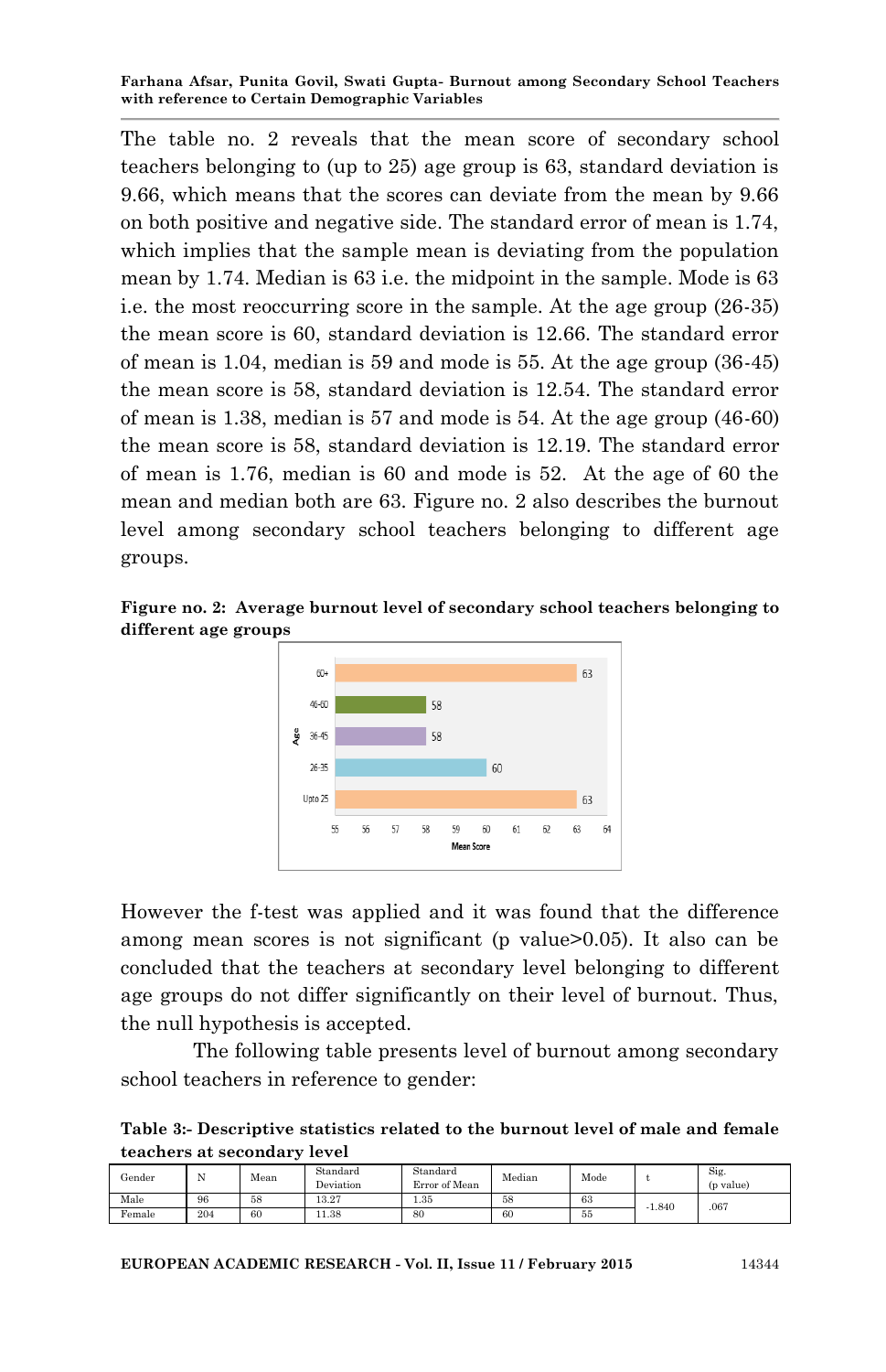It is clear from the table 3 the mean score of the male teachers is 58, standard deviation is 13.27, which means that the scores can deviate from the mean by 13.27 on both positive and negative side. The standard error of mean is 1.35, which implies that the sample mean is deviating from the population mean by 1.35. Median is 58 i.e. the midpoint in the sample. Mode is 63 i.e. the most reoccurring score in the sample.

The mean score of the female teachers is 60, standard deviation is 11.38 .The standard error of mean is 80, median is 60 and mode is 55. Figure no. 3 also describes the burnout level among secondary school teachers in reference to gender.





However, the t-test was applied to find out the difference between two mean scores, which is not significant (p value  $> 0.05$ ) and indicates that male and female teachers at secondary level do not differ significantly on their level of burnout. Thus, the null hypothesis is accepted.

The following table describes the level of burnout among secondary school teachers in reference to their marital status:

**Table no. 4:- Descriptive statistics related to the burnout level of unmarried and married teachers at secondary level**

| Marital Status |          | Mean | Standard<br>Deviation | Standard<br>Error of Mean | Median | Mode |       | Sig.<br>(p value) |
|----------------|----------|------|-----------------------|---------------------------|--------|------|-------|-------------------|
| Jnmarried      | 07<br>., | 61   | 11.94                 | 1.21                      | 60     | 63   | 1.115 | 266               |
| Married        | 203      | 59   | 12.12                 | .85                       | 59     | 54   |       |                   |

The table no. 4 shows that the mean score of unmarried teachers is 61; standard deviation is 11.94, which means that the scores can deviate from the mean by 11.94 on both positive and negative side. The standard error of mean is 1.21, which implies that the sample mean is deviating from the population mean by 1.21. Median is 60 i.e. the midpoint in the sample. Mode is 63 i.e. the most reoccurring score in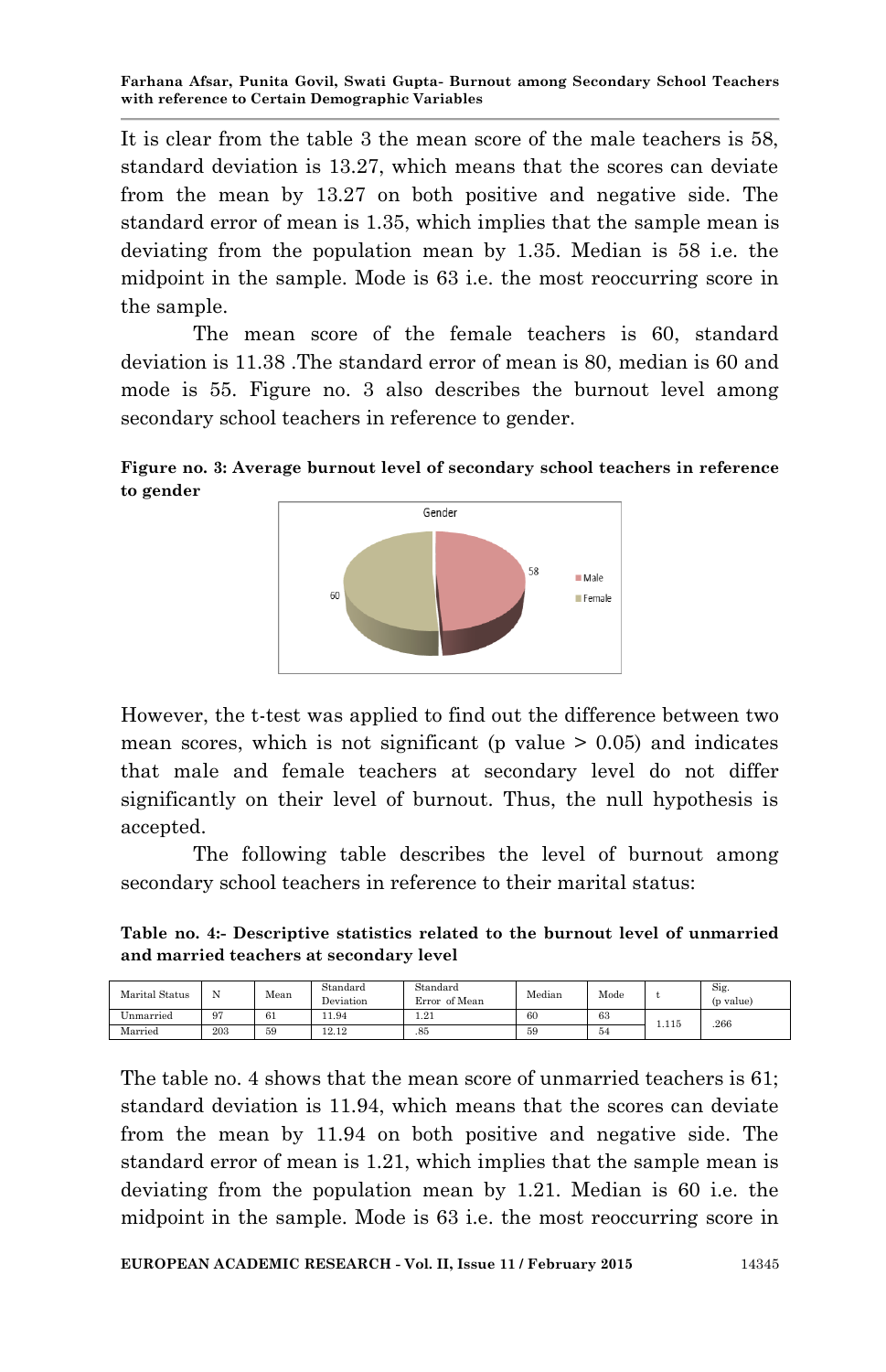the sample.

The mean score of married teachers is 59, standard deviation is 12.12. The standard error of mean is .85, median is 59 and mode is 54. Figure no. 4 also describes the burnout level among secondary school teachers in reference to their marital status**.**

**Figure no. 4: Average burnout level of secondary school teachers in reference to their marital status**



However, the t-test was applied and it was found that the difference between two mean scores is not significant (p value>0.05) indicating that unmarried and married teachers at secondary level do not differ significantly on their level of burnout. Thus, the null hypothesis is accepted.

The following table describes the level of burnout among secondary school teachers with reference to their place of living:

**Table no. 5:- Descriptive statistics related to the burnout level among teachers at secondary level in reference to their place of living**

| Place of living | N   | Mean | Standard<br>Deviation | Standard<br>Error<br>ot<br>Mean | Median | Mode | <b>ANOVA</b> | Sig.<br>(p value) |
|-----------------|-----|------|-----------------------|---------------------------------|--------|------|--------------|-------------------|
| Rural           | 14  | 53   | 16.80                 | 4.49                            | 54     | 40   |              |                   |
| Urban           | 262 | 59   | 11.87                 | .73                             | 58     | 55   | $6.22*$      | .05               |
| Semi Urban      | 24  | 66   | 7.51                  | 1.53                            | 66.50  | 63   |              |                   |

\* significant at 0.05 level

It is clear from the table no. 5 that the mean score of teachers at secondary level belonging to rural area is 53 and standard deviation is 16.80, which means that the scores can deviate from the mean by 16.80 on both negative and positive side. The standard error of mean is 4.49, which implies that the sample mean is deviating from the population mean by 4.49. Median (54) is the midpoint in the sample. Mode is 40 the most reoccurring score in the sample. The mean score of teachers at secondary level belonging to urban areas is 59, standard deviation is 11.87. The standard error of mean is .73, median is 58 and mode is 55.

**EUROPEAN ACADEMIC RESEARCH - Vol. II, Issue 11 / February 2015** 14346 The mean score of teachers at secondary level belonging to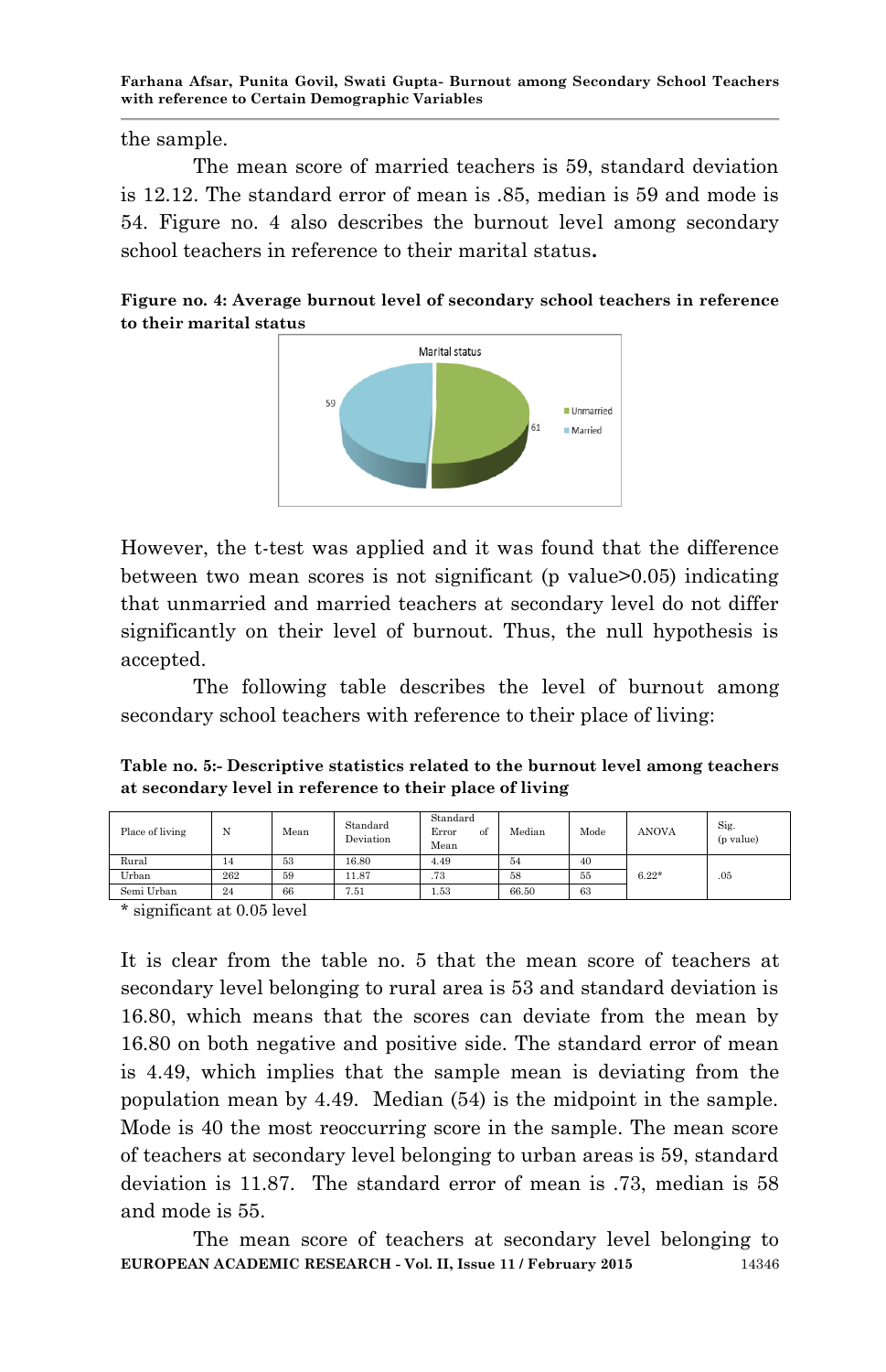semi urban areas is 66, standard deviation is 7.51. The standard error of mean is 1.53, median is 66.50 and mode is 63. Figure no.5 also describes the burnout level among secondary school teachers in reference to their place of living.





However, f-test was applied and it was found that the difference among mean scores is significant ( $p$  value $<0.05$ ) indicating that teachers at secondary level belonging to rural, urban and semi urban areas differ significantly on their level of burnout. It can also be concluded that the level of burnout among secondary school teachers belonging to semi-urban is highest followed by urban and rural respectively. Thus, the null hypothesis is rejected.

# **Conclusions:**

The study leads to the following conclusions:-

a) Burnout level among secondary school teachers at Aligarh district of UP is significantly low.

b) It has been found that secondary school teachers belonging to different age groups do not differ significantly on their level of burnout.

c) It has been found that male and female teachers teaching at secondary level do not differ significantly on their level of burnout.

d) It has been found that unmarried and married teachers teaching at secondary level do not differ significantly on their level of burnout.

e) It has been found that secondary school teachers belonging to rural, urban and semi-urban areas differ significantly on their level of burnout and the level of burnout of semi-urban secondary school teachers is highest.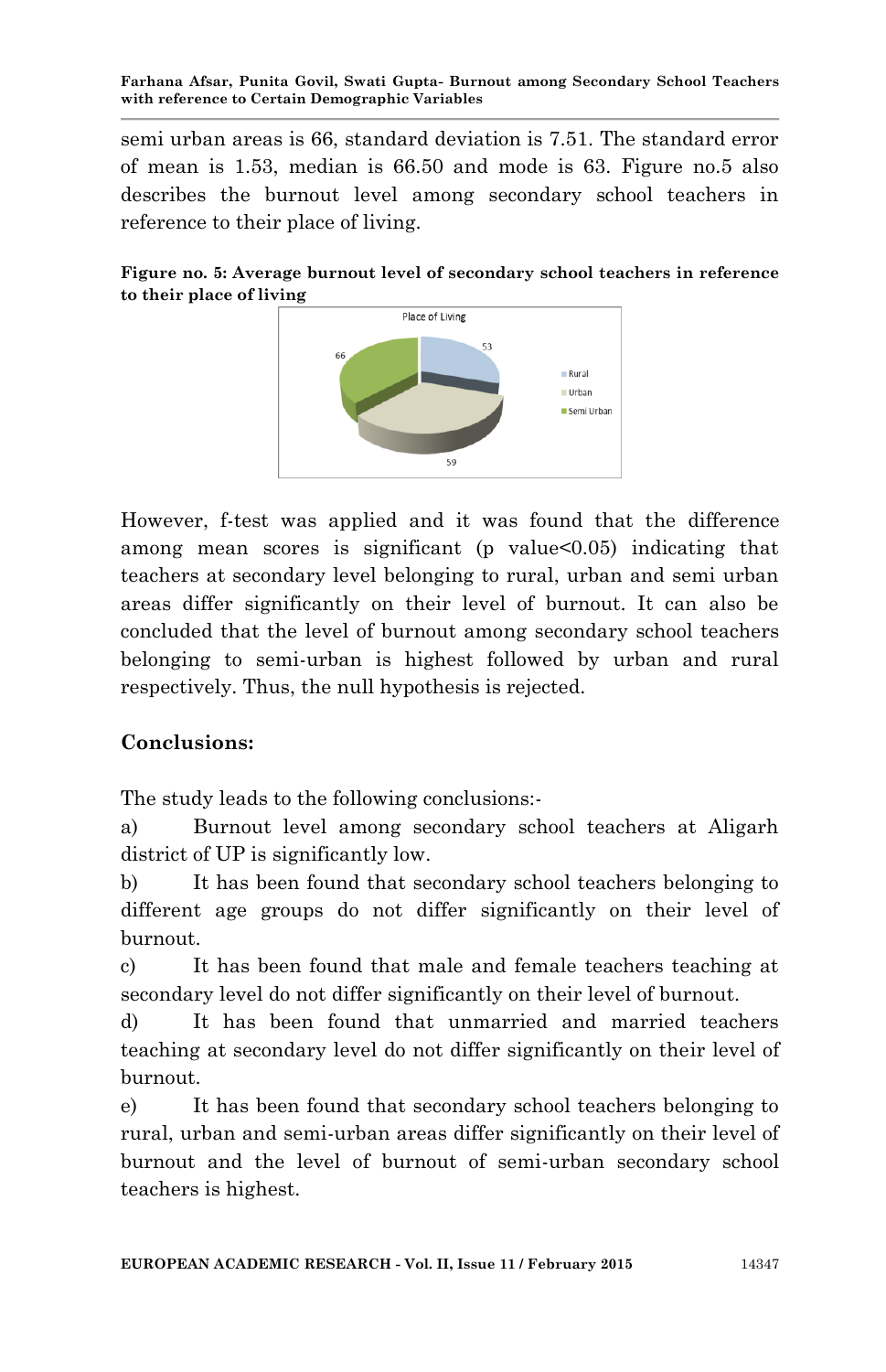#### **Discussion:**

The study reveals that the burnout level among secondary school teachers has been found low at all three dimensions separately. Thus, it may be concluded that on an average the burnout level among secondary school teachers is significantly low.

The study has taken into consideration certain demographic variables (age, gender, marital status and place of living) and revealed that age, gender and marital status have nothing to do with burnout level. However, it has been found significant in relation to place of living.

In place of living, the teachers belonging to semi-urban areas have been found more prone to burnout than rural and urban teachers, it is just because of uncertainty of their living status as they neither belong to rural areas nor to urban areas.

The study reveals that teachers living in semi-urban area have higher level of burnout. On the contrary, people living at urban and rural area have lower level of burnout. The probable reason for such finding may be that people living at semi-urban area have to do lots of things for the sake of maintaining standards, which requires both money and energy. On the other side, teachers living at rural places do not bother about such consideration. Teachers living at urban places also have higher level of burnout in comparison to their rural counterparts. They have to meet out their ends, do various social obligations and also have to maintain proper standards of livings. Besides, in urban areas distance (between living place and working place) is also another criterion creating problems. All these features of urban and semi-urban life tear them apart. The whole life span is spent in meeting out the ends, then leaving them with higher level of burnout.

Besides, these causes, a number of factors like job dissatisfaction, organizational role stress, job insecurity, individual personality traits etc. causes may be responsible for higher level of burnout.

A number of strategies may be adopted in schools to enable the teachers to come out of this situation as it directly affects both qualitative and quantitative output. Overall environment of the school should be congenial. Flexibility should be the prevailing philosophy of the work place. There should be sufficient provisions for entertainment and relaxation. Duties to teachers should be assigned